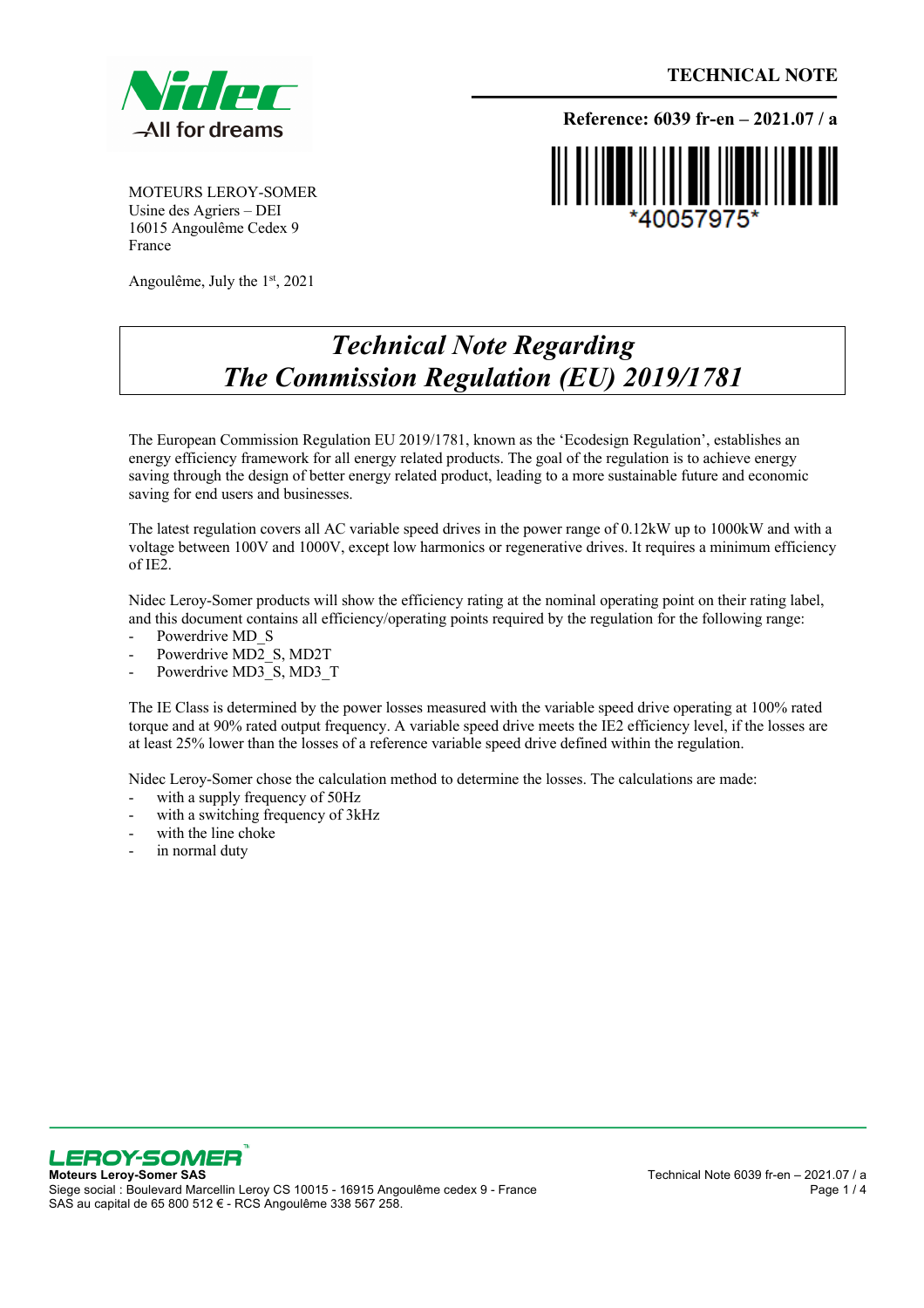

**Référence: 6039 fr-en – 2021.07 / a**

MOTEURS LEROY-SOMER Usine des Agriers – DEI 16015 Angoulême Cedex 9 France

Angoulême, le 1er juillet 2021

## *Note Technique Concernant Le Règlement Européen (UE) 2019/1781*

Le règlement (EU) 2019/1781 de la Commission Européenne, connu en tant que 'Règlement Ecoconception', établit un cadre concernant l'efficacité énergétique de tous les produits liés à l'énergie. Le but de ce règlement est de réaliser des économies d'énergie grâce à une meilleure conception des produits, permettant un moindre impact environnemental et un moindre coût d'utilisation pour les entreprises et utilisateurs finaux.

Ce règlement couvre tous les variateurs alternatifs de 120W à 1000kW, de tension comprise entre 100V et 1000V, à l'exception des variateurs bas harmoniques ou régénératifs. Il impose un rendement IE2.

Les étiquettes signalétiques des produits Nidec Leroy-Somer contiennent les informations de rendement au point nominal, et ce document détaille tous les points de fonctionnement demandés par le règlement pour les gammes suivantes:

- Powerdrive MD\_S
- Powerdrive MD2\_S, MD2T
- Powerdrive MD3\_S, MD3\_T

La classe IE est déterminée en fonction des pertes mesurées aux bornes du variateur à 100% du couple nominal et 90% de la fréquence nominale. Un variateur est IE2 si les pertes sont inférieures d'au moins 25% à celles du variateur de référence déterminé par le règlement.

Nidec Leroy-Somer a choisi de déterminer les pertes par calcul. Les calculs ont été faits:

- à une fréquence d'alimentation de 50Hz
- à une fréquence de découpage de 3kHz
- avec la self de ligne
- en surcharge normale



Siege social : Boulevard Marcellin Leroy CS 10015 - 16915 Angoulême cedex 9 - France SAS au capital de 65 800 512 € - RCS Angoulême 338 567 258.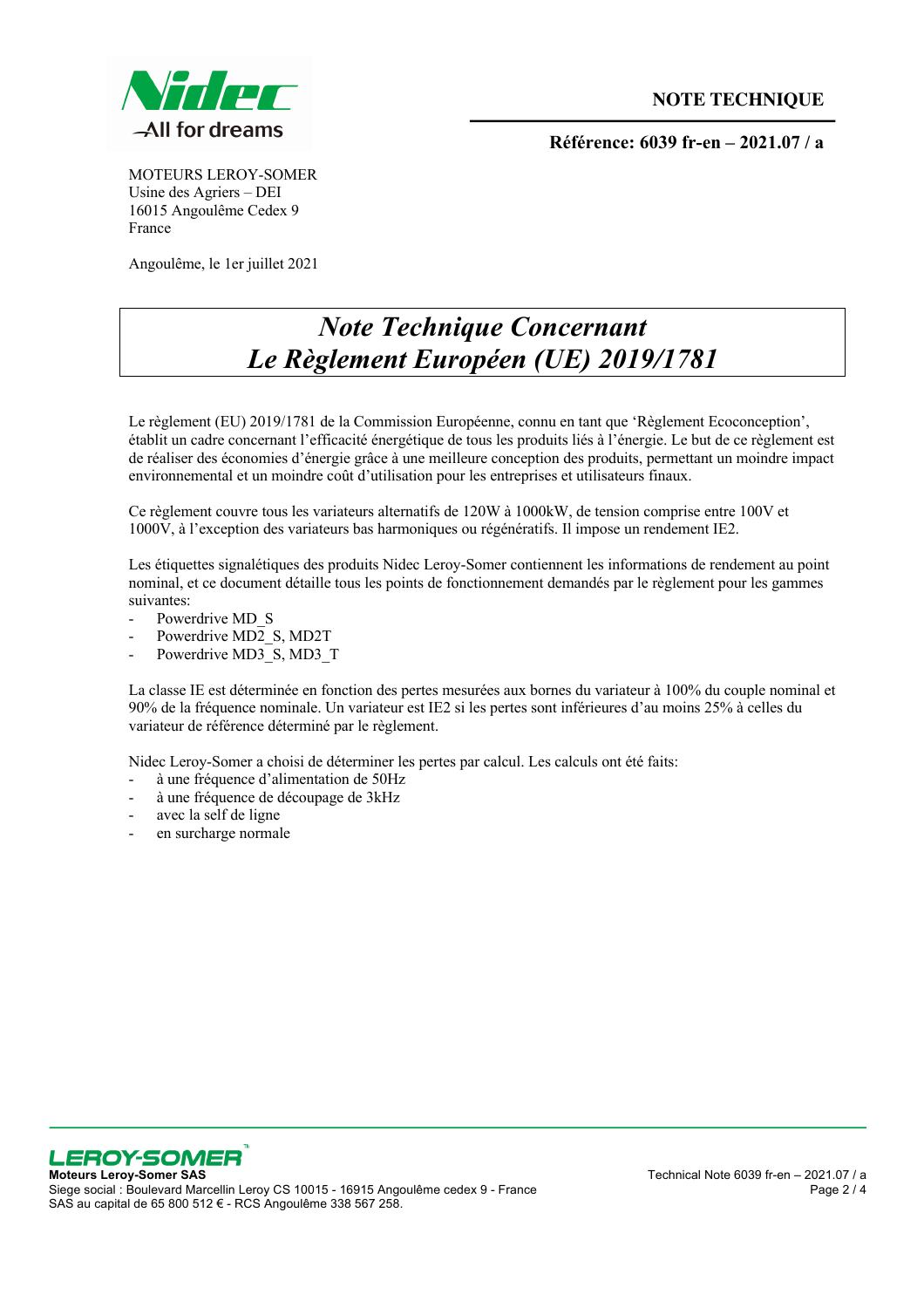| Efficiency<br>Level                                    |                         | IE2    | IE2    | IE2           | IE2     | IE2     | IE2     | IE2     | E2      | IE2     | IE2     | IE2     | IΕ2     | IE2     | IE2     | IE2     | IE2     | IE2     | IE2     | IE2     | IE2      | IE2      |
|--------------------------------------------------------|-------------------------|--------|--------|---------------|---------|---------|---------|---------|---------|---------|---------|---------|---------|---------|---------|---------|---------|---------|---------|---------|----------|----------|
| Efficiency (%)<br>Operating<br>point 1                 |                         | 97.4%  | 97.3%  | 97.5%         | 97.4%   | 97.7%   | 97.7%   | 97.8%   | 97.6%   | 97.7%   | 97.7%   | 97.8%   | 97.8%   | 97.8%   | 97.7%   | 97.6%   | 97.5%   | 97.7%   | 97.7%   | 97.7%   | 97.7%    | 97.7%    |
| Power Loss at Operating Point [% Speed / % Torque] (W) | Standby<br>[0/0]        | 65     | 65     | 65            | 65      | 65      | 65      | 65      | 87      | 87      | 87      | 87      | 87      | 87      | 175     | 175     | 175     | 175     | 175     | 175     | 175      | 175      |
|                                                        | [12/25]<br>$\infty$     | 631    | 711    | 828           | 884     | 1481    | 1637    | 1754    | 2698    | 3013    | 3053    | 2910    | 3931    | 4106    | 5002    | 6026    | 6105    | 5819    | 6317    | 7861    | 7765     | 8212     |
|                                                        | 50/25<br>$\overline{ }$ | 658    | 746    | 872           | 935     | 1531    | 1700    | 1830    | 2794    | 3138    | 3187    | 3069    | 4099    | 4290    | 5222    | 6277    | 6374    | 6138    | 6645    | 8198    | 8094     | 8579     |
|                                                        | [12/50]<br>$\bullet$    | 748    | 870    | 1003          | 1085    | 1777    | 2001    | 2208    | 3297    | 3780    | 3845    | 3728    | 5002    | 5268    | 6382    | 7560    | 7689    | 7457    | 8082    | 10004   | 9866     | 10536    |
|                                                        | 50/50 <br>S             | 807    | 950    | 1105          | 1204    | 1888    | 2140    | 2391    | 3522    | 4075    | 4156    | 4080    | 5389    | 5690    | 6891    | 8151    | 8313    | 8160    | 8812    | 10778   | 10623    | 11381    |
|                                                        | [90/50]                 | 883    | 1058   | 1244          | 1370    | 2025    | 2315    | 2632    | 3818    | 4474    | 4573    | 4532    | 5887    | 6239    | 7557    | 8947    | 9145    | 9065    | 9752    | 11774   | 11596    | 12477    |
|                                                        | [12/100]<br>3           | 1140   | 1444   | 556           | 1748    | 2635    | 3068    | 3719    | 5038    | 6006    | 6265    | 6754    | 8099    | 8645    | 10392   | 12013   | 12530   | 13509   | 14279   | 16198   | 15931    | 17291    |
|                                                        | 1001/05<br>2            | 1304   | 1686   | 1860          | 2118    | 2904    | 3414    | 4240    | 5619    | 6791    | 7099    | 7724    | 9067    | 9715    | 11695   | 13582   | 14198   | 15447   | 16256   | 18134   | 17822    | 19429    |
|                                                        | [00/100]                | 1558   | 2076   | 2367          | 2747    | 3295    | 3933    | 5043    | 6509    | 8038    | 8398    | 9119    | 10503   | 11320   | 13679   | 16075   | 16796   | 18238   | 19116   | 21007   | 20621    | 22640    |
| Apparent<br>Output<br>Power<br>(kVA)                   |                         | 76     | 98     | 119           | 135     | 180     | 218     | 283     | 344     | 428     | 450     | 518     | 599     | 645     | 755     | 831     | 845     | 1004    | 1039    | 1163    | 1143     | 1251     |
| Output<br>Power<br>(kW)                                |                         | 59     | 76     | $\mathcal{S}$ | 105     | 139     | 169     | 221     | 270     | 335     | 355     | 405     | 469     | 505     | 591     | 650     | 661     | 785     | 813     | 909     | 894      | 979      |
| Current<br>Output<br>$\mathfrak{S}$                    |                         | 110    | 142    | 172           | 195     | 260     | 315     | 408     | 497     | 618     | 650     | 747     | 865     | 931     | 1090    | 1199    | 1220    | 1449    | 1500    | 1678    | 1650     | 1806     |
| Voltage<br>Input<br>$\epsilon$                         |                         | 400    | 400    | 400           | 400     | 400     | 400     | 400     | 400     | 400     | 400     | 400     | 400     | 400     | 400     | 400     | 400     | 400     | 400     | 400     | 400      | 400      |
| Drive                                                  |                         | 60T(N) | 75T(N) | 100T(N)       | 120T(N) | 150T(N) | 180T(N) | 220T(N) | 270T(N) | 340T(N) | 400T(N) | 430T(N) | 470T(N) | 570T(N) | 600T(N) | 680T(N) | 750T(N) | 860T(N) | 900T(N) | 940T(N) | 1100T(N) | 1140T(N) |

LEROY-SOMER<br>Moteurs Leroy-Somer SAS<br>Siege social : Boulevard Marcellin Leroy CS 10015 - 16915 Angoulême cedex 9 - France<br>SAS au capital de 65 800 512 € - RCS Angoulême 338 567 258. Siege social : Boulevard Marcellin Leroy CS 10015 - 16915 Angoulême cedex 9 - France SAS au capital de 65 800 512 € - RCS Angoulême 338 567 258. **Moteurs Leroy-Somer SAS** 

Technical Note 6039 fr-en – 2021.07 / a Technical Note 6039 fr-en - 2021.07 / a<br>Page 3 / 4